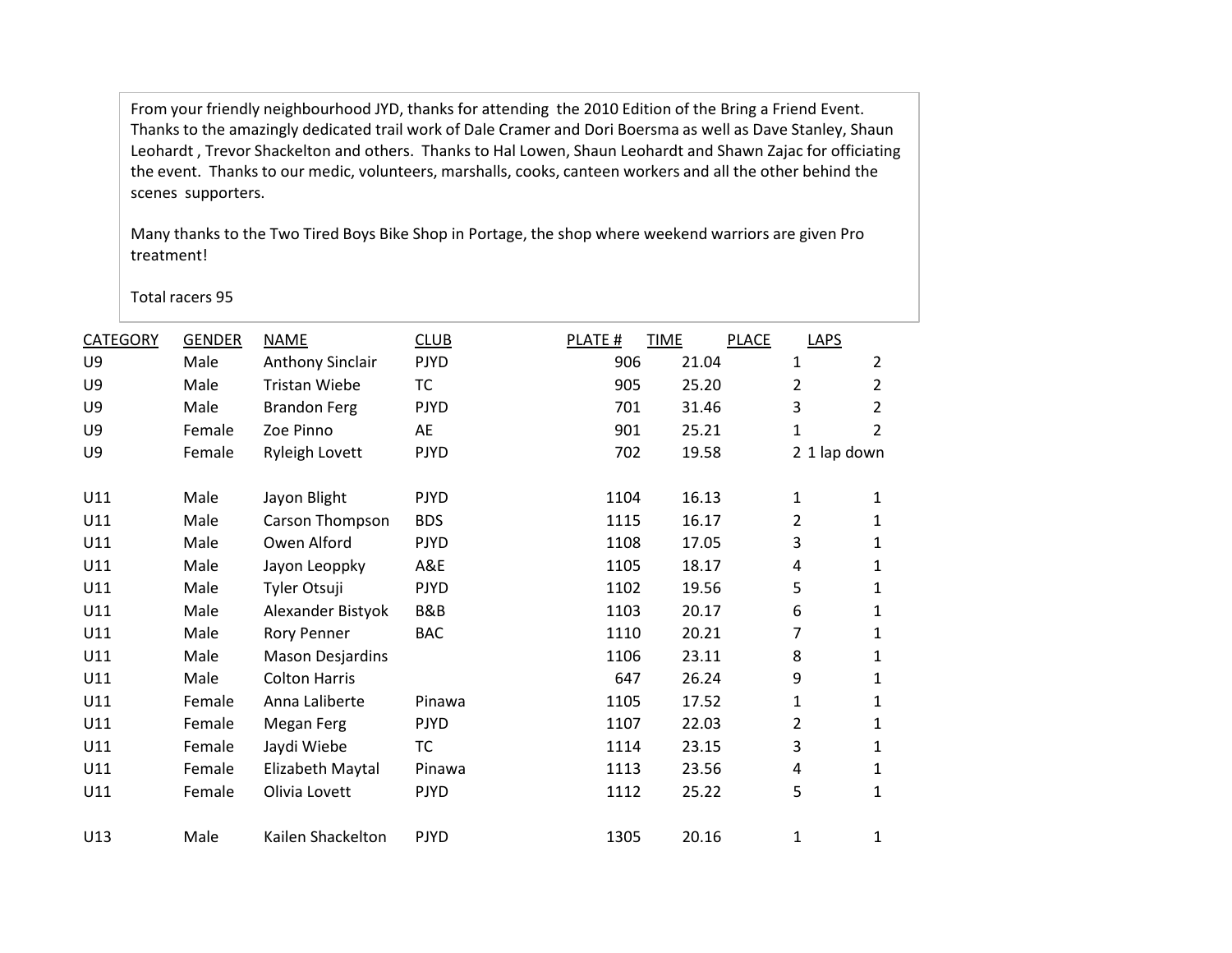| U13     | Male   | Geza Bistyak             | <b>B&amp;B</b> | 1304 | 24.55      | $\overline{2}$ | $\mathbf{1}$   |
|---------|--------|--------------------------|----------------|------|------------|----------------|----------------|
| U13     | Male   | <b>Kurt Pinno</b>        | <b>KOM</b>     | 1307 | 43.24      | 3              | $\mathbf{1}$   |
| U13     | Male   | <b>Oliver Evans</b>      | Wosley         | 1309 | 43.25      | 4              | $\mathbf{1}$   |
| U13     | Male   | Josh Hayter              | Pinawa         | 1333 | <b>DNF</b> |                |                |
| U13     | Female | Keasha Otsuji            | <b>PJYD</b>    | 1348 | 25.51      | $\mathbf 1$    | $\mathbf{1}$   |
| U13     | Female | Jessica Alford           | <b>PJYD</b>    | 1308 | 26.31      | $\overline{2}$ | $\mathbf{1}$   |
| U13     | Female | Aley Hildebrand          | <b>PJYD</b>    | 1302 | 36.01      | 3              | $\mathbf{1}$   |
| U13     | Female | <b>Grace Kearley</b>     | <b>PJYD</b>    | 1300 | 43.20      | 4              | $\mathbf 1$    |
| U13     | Female | Naomi Kitchen            | <b>PJYD</b>    | 1313 | 43.26      | 5              | $\mathbf{1}$   |
| U13     | Female | Alyssa Routledge         | <b>PJYD</b>    | 646  | <b>DNF</b> |                |                |
| U15     | Male   | Willem Boersma           | <b>PJYD</b>    | 1505 | 38.16      | 1              | $\mathbf{1}$   |
| U15     | Male   | Paul Stanley             | <b>PJYD</b>    | 1504 | 42.43      | $\overline{2}$ | $\mathbf{1}$   |
| U15     | Male   | Drew Romanouich          | B&B            | 1501 | 50.42      | 3              | $\mathbf{1}$   |
| U15     | Male   | Josh Leonhardt           | <b>PJYD</b>    | 1506 | 130.19     | 4              | $\mathbf{1}$   |
| U15     | Male   | Jared Fawceth            | B&B            | 1500 | <b>DNS</b> |                |                |
| U15     | Female | Jenna Shackelton         | <b>PJYD</b>    | 1502 | 52.07      | $\mathbf{1}$   | $\mathbf{1}$   |
| U17     | Male   | Josh Stanley             | <b>PJYD</b>    | 1700 | 1.15.09    | $\mathbf{1}$   | $\overline{2}$ |
| U17     | Male   | Jon Hayter               | <b>KOM</b>     | 1702 | 1.16.09    | $\overline{2}$ | $\overline{2}$ |
| U17     | Male   | Chris Pendergast         | WC             | 1703 | 1.46.39    | 3              | $\overline{2}$ |
| U17     | Female | Jenna Leonhardt          | <b>PJYD</b>    | 1701 | 58.35      | $\mathbf{1}$   | $\overline{2}$ |
| U17     | Female | Hana Boersma             | <b>PJYD</b>    |      | <b>DNS</b> |                |                |
| Friends |        | Jayne Enns               |                | 644  | 37.12      | $\mathbf 1$    | $\mathbf{1}$   |
| Friends |        | <b>Trevor Shackelton</b> | <b>PJYD</b>    | 331  | 38.38      | $\overline{2}$ | $\mathbf{1}$   |
| Friends |        | Josh Froese              |                | 642  | 39.40      | 3              | $\mathbf 1$    |
| Friends |        | Nicola Bistyak           | B&B            | 650  | 41.18      | 4              | $\mathbf{1}$   |
| Friends |        | Rhonda Kitchen           | <b>PJYD</b>    | 648  | 46.44      | 5              | $\mathbf{1}$   |
| Friends |        | Cecile Domingo           |                | 649  | 50.26      | 6              | $\mathbf{1}$   |
| Citizen |        | Mark Gray                |                | 645  | 46.33      | 1              | $\mathbf{1}$   |
| Citizen |        | <b>Marc Proulx</b>       | Oly St Marys   | 610  | 51.15      | $\overline{2}$ | $\mathbf{1}$   |
| Citizen |        | <b>Steve Desjardins</b>  |                | 602  | <b>DNF</b> |                |                |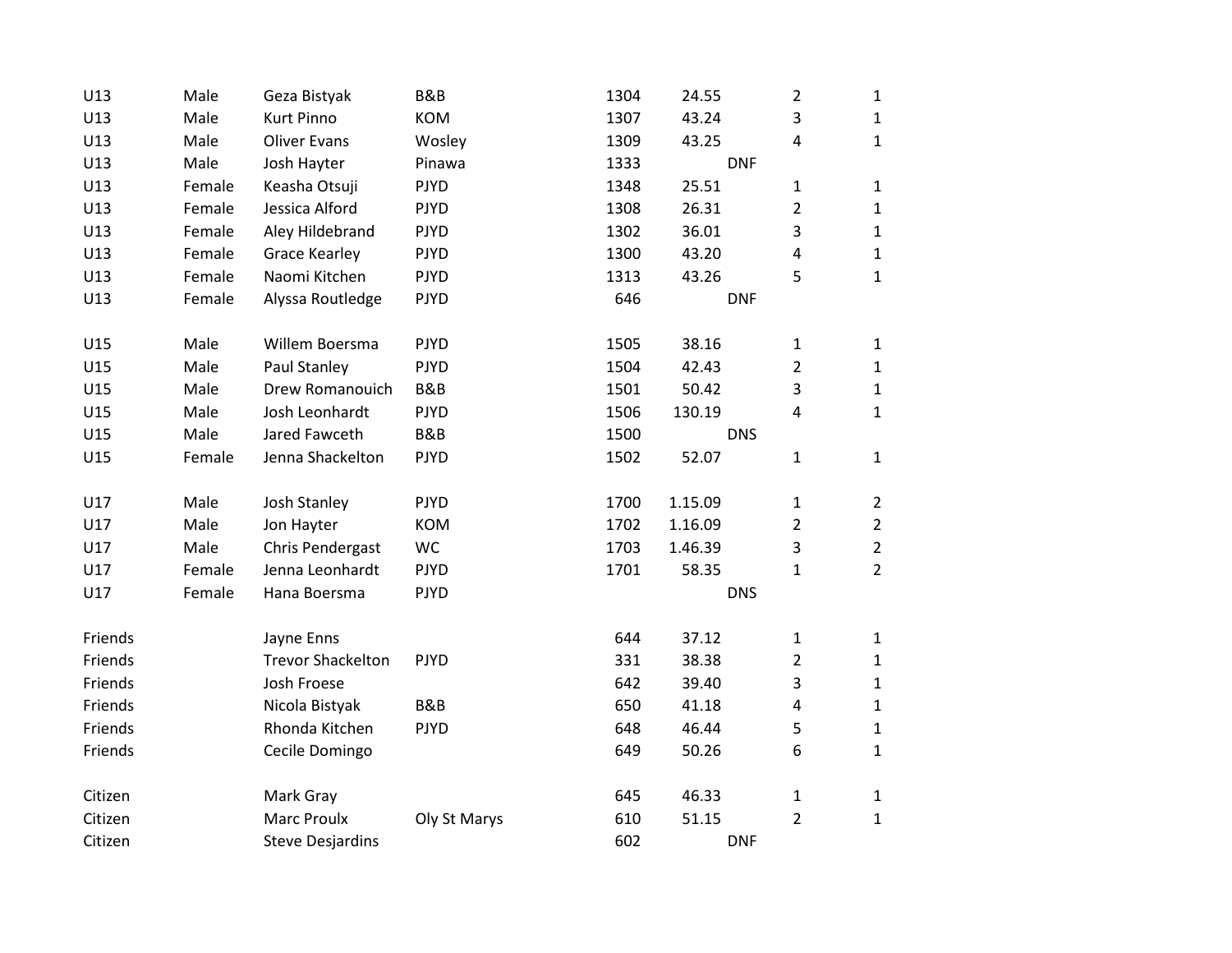| Citizen |        | <b>Bob Andrews</b>      |                | 611 |           | <b>DNF</b>     |                           |
|---------|--------|-------------------------|----------------|-----|-----------|----------------|---------------------------|
| Sport   | Male   | Jeff Fawcett            | <b>B&amp;B</b> | 400 | 1.15.45   | 1              | $\overline{2}$            |
| Sport   | Male   | Mike Hutcan             | <b>BBC</b>     | 303 | 1.17.15   | $\overline{2}$ | $\overline{2}$            |
| Sport   | Male   | Jon Thompson            | <b>BDS</b>     | 403 | 1.19.38   | 3              | $\mathbf 2$               |
| Sport   | Male   | Rob Crowley             |                | 506 | 1.39.12   | 4              | $\overline{2}$            |
| Sport   | Male   | Jiri Skopalek           | A&E            | 310 | 1.24.12   | 5              | $\overline{2}$            |
| Sport   | Male   | <b>Bruce Penner</b>     | <b>BAC</b>     | 309 | 1.24.36   | 6              | $\overline{2}$            |
| Sport   | Male   | Gord Buhr               | <b>BDS</b>     | 408 | 1.25.19   | $\overline{7}$ | $\overline{2}$            |
| Sport   | Male   | Mike Kuczer             | <b>PJYD</b>    | 407 | 1.26.32   | 8              | $\mathbf 2$               |
| Sport   | Male   | <b>Harold Raiucs</b>    | AE             | 304 | 1.27.45   | 9              | $\overline{2}$            |
| Sport   | Male   | Chris LaBossier         | <b>WC</b>      | 414 | 1.33.16   | 10             | $\overline{2}$            |
| Sport   | Male   | <b>Steve Hildebrand</b> | <b>PJYD</b>    | 328 | 1.35.20   | 11             | $\overline{2}$            |
| Sport   | Male   | Jon Laterveer           |                | 312 | 1.35.26   | 12             | $\overline{2}$            |
| Sport   | Male   | Gary Bistyak            | B&B            | 401 | 1.39.05   | 13             | $\mathbf 2$               |
| Sport   | Male   | Rob Crowley             |                | 506 | 1.39.12   | 14             | $\overline{2}$            |
| Sport   | Male   | Joe Chammartin          |                | 311 | 1.53.30   | 15             | $\overline{2}$            |
| Sport   | Male   | <b>Ryan Dumont</b>      |                | 316 | 1.58.15   | 16             | $\overline{2}$            |
| Sport   | Female | Janice Brigden          | WC             | 412 | 55.01     | $\mathbf{1}$   | $\mathbf{1}$              |
| Sport   | Female | Leann Benson            | AE             | 508 | 58.38     | $\overline{2}$ | $\mathbf{1}$              |
| Sport   | Female | <b>Bonney Bentley</b>   | <b>PJYD</b>    | 503 | 227.57    | 3              | $\mathbf{1}$              |
| Comp    | Male   | <b>Taras Macyk</b>      | AE             | 405 | 1.40.13   | 1              | 3                         |
| Comp    | Male   | <b>Adam Gregory</b>     | AE             | 205 | 1.41.25   | $\overline{2}$ | $\ensuremath{\mathsf{3}}$ |
| Comp    | Male   | James Benson            | AE             | 210 | 1.45.48   | 3              | $\overline{3}$            |
| Comp    | Male   | Carl Chandler           | <b>BBC</b>     | 302 | 1.49.34   | 4              | $\overline{3}$            |
| Comp    | Male   | Lincoln Wiebe           | <b>TC</b>      | 317 | 1.50.33   | 5              | $\mathsf 3$               |
| Comp    | Male   | Dallas Sigurdson        | Oly            | 56  | 1.54.03   | 6              | $\mathsf 3$               |
| Comp    | Male   | <b>Brady Ryall</b>      | <b>Birch</b>   | 325 | 1.55.28   | 7              | $\overline{3}$            |
| Comp    | Male   | John Ferg               | <b>PJYD</b>    | 42  | 2.23.36   | 8              | $\overline{3}$            |
| Comp    | Male   | Ian Alford              | <b>PJYD</b>    | 330 |           | <b>DNF</b>     |                           |
| Comp    | Male   | Shane Lindsay           | <b>PJYD</b>    | 307 |           | <b>DNF</b>     |                           |
| Comp    | Male   | <b>Russell Thiessen</b> | Oly            | 208 |           | <b>DNF</b>     |                           |
| Comp    | Female | Seama Saini             |                |     | L 1.38.21 | $\mathbf{1}$   | 2                         |